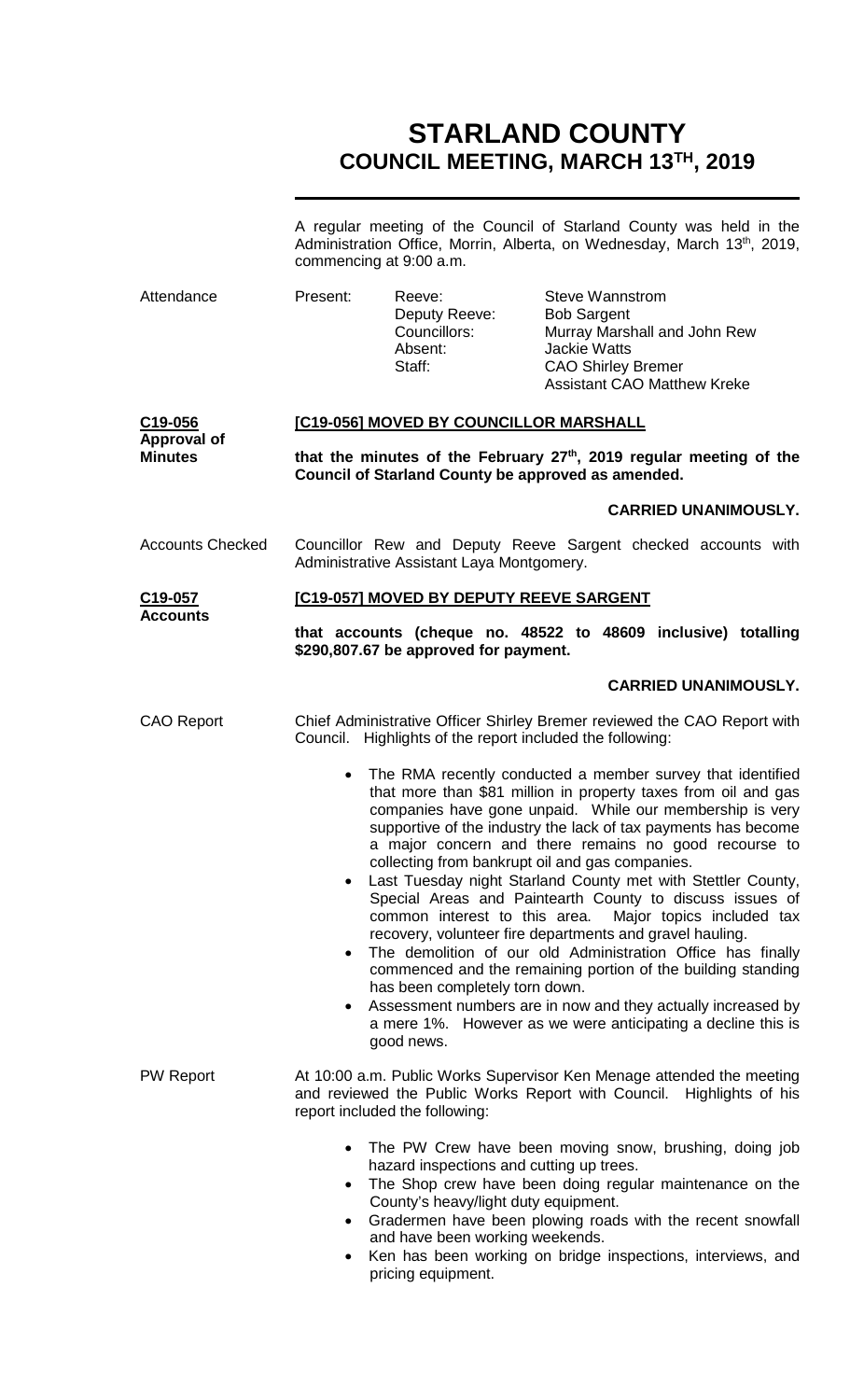• The road meeting is scheduled for April  $25<sup>th</sup>$  at 9 a.m. and the road tour is scheduled for April 26<sup>th</sup> at 8:30 a.m.

| C19-058                                                                             | [C19-058] MOVED BY REEVE WANNSTROM                                                                                                                                                                                                                                                                                                                                                                                                                                |  |  |
|-------------------------------------------------------------------------------------|-------------------------------------------------------------------------------------------------------------------------------------------------------------------------------------------------------------------------------------------------------------------------------------------------------------------------------------------------------------------------------------------------------------------------------------------------------------------|--|--|
| <b>Grader Training</b>                                                              | that Starland County contract with Don Rude of DK Blading for grader<br>operator training for 5 operators for \$25,000.00 plus GST.                                                                                                                                                                                                                                                                                                                               |  |  |
|                                                                                     | <b>CARRIED UNANIMOUSLY.</b>                                                                                                                                                                                                                                                                                                                                                                                                                                       |  |  |
| Overweight<br><b>Permits</b>                                                        | A new process for issuing overweight permits after hours and weekends<br>was discussed. Council was advised that providing a permitting service<br>after hours and on weekends would require a paid employee to issue the<br>permits. Alternatively permits could also be issued during regular office<br>hours that would run over the weekends. This process would require an<br>employee ensuring that conditions remain viable for moves over the<br>weekend. |  |  |
| Road Bans                                                                           | Ken is requesting permission to begin instituting road bans when the<br>weather dictates. The forecast is for rising temperatures over the next<br>week and he would like to stay ahead of the industry.                                                                                                                                                                                                                                                          |  |  |
| <b>Gravel Hauling</b>                                                               | Administration is currently examining several options for moving forward<br>with gravel hauling operations. Partially internalizing the service is one<br>option that several surrounding counties have gone with. For the current<br>year Administration is recommending renewing the contract gravel haul on<br>rates similar to 2018.                                                                                                                          |  |  |
| C <sub>19</sub> -059                                                                | [C19-059] MOVED BY COUNCILLOR MARSHALL                                                                                                                                                                                                                                                                                                                                                                                                                            |  |  |
| <b>Gravel Hauling</b>                                                               | that Starland County offer to renew the 2014-2018 contract gravel<br>hauler contract on the same terms for 2019 with the current gravel<br>haulers.                                                                                                                                                                                                                                                                                                               |  |  |
|                                                                                     | <b>CARRIED UNANIMOUSLY.</b>                                                                                                                                                                                                                                                                                                                                                                                                                                       |  |  |
| Departure                                                                           | At 12:00 p.m. Ken departed from the meeting.                                                                                                                                                                                                                                                                                                                                                                                                                      |  |  |
| Spring RMA<br>Conference                                                            | CAO Bremer reviewed the final agenda and resolution list for the Spring<br>RMA Convention. There are only 12 resolutions going to the spring<br>convention and Administration is recommending the approval of nearly all<br>of them.                                                                                                                                                                                                                              |  |  |
| <b>RMA Spring</b><br>Convention                                                     | A request was received from Strathcona County to support their resolution<br>encouraging the Government of Alberta to support Alberta's Energy<br>Industry.                                                                                                                                                                                                                                                                                                       |  |  |
| <b>Bylaw 1137</b>                                                                   | Bylaw 1137, a bylaw regulating and providing for the terms, conditions, rates<br>and charges for the supply and use of the Water Utilities in Starland County<br>was reviewed with Council. The Bylaw will come into force on July 1 <sup>st</sup> ,<br>2019 and will take the place of all existing agreements and rate structures.                                                                                                                              |  |  |
| C <sub>19</sub> -060<br><b>Bylaw 1137 -</b><br><b>Motion to</b><br><b>Establish</b> | [C19-060] MOVED BY COUNCILLOR REW                                                                                                                                                                                                                                                                                                                                                                                                                                 |  |  |
|                                                                                     | that Bylaw 1137, a bylaw regulating and providing for the terms,<br>conditions, rates and charges for the supply and use of the Water<br>Utilities in Starland County to be established.                                                                                                                                                                                                                                                                          |  |  |
|                                                                                     | <b>CARRIED UNANIMOUSLY.</b>                                                                                                                                                                                                                                                                                                                                                                                                                                       |  |  |
| C19-061                                                                             | [C19-061] MOVED BY COUNCILLOR MARSHALL                                                                                                                                                                                                                                                                                                                                                                                                                            |  |  |
| <b>Bylaw 1137 -</b><br><b>First Reading</b>                                         | that Bylaw 1137 be given first reading.                                                                                                                                                                                                                                                                                                                                                                                                                           |  |  |

**CARRIED UNANIMOUSLY.**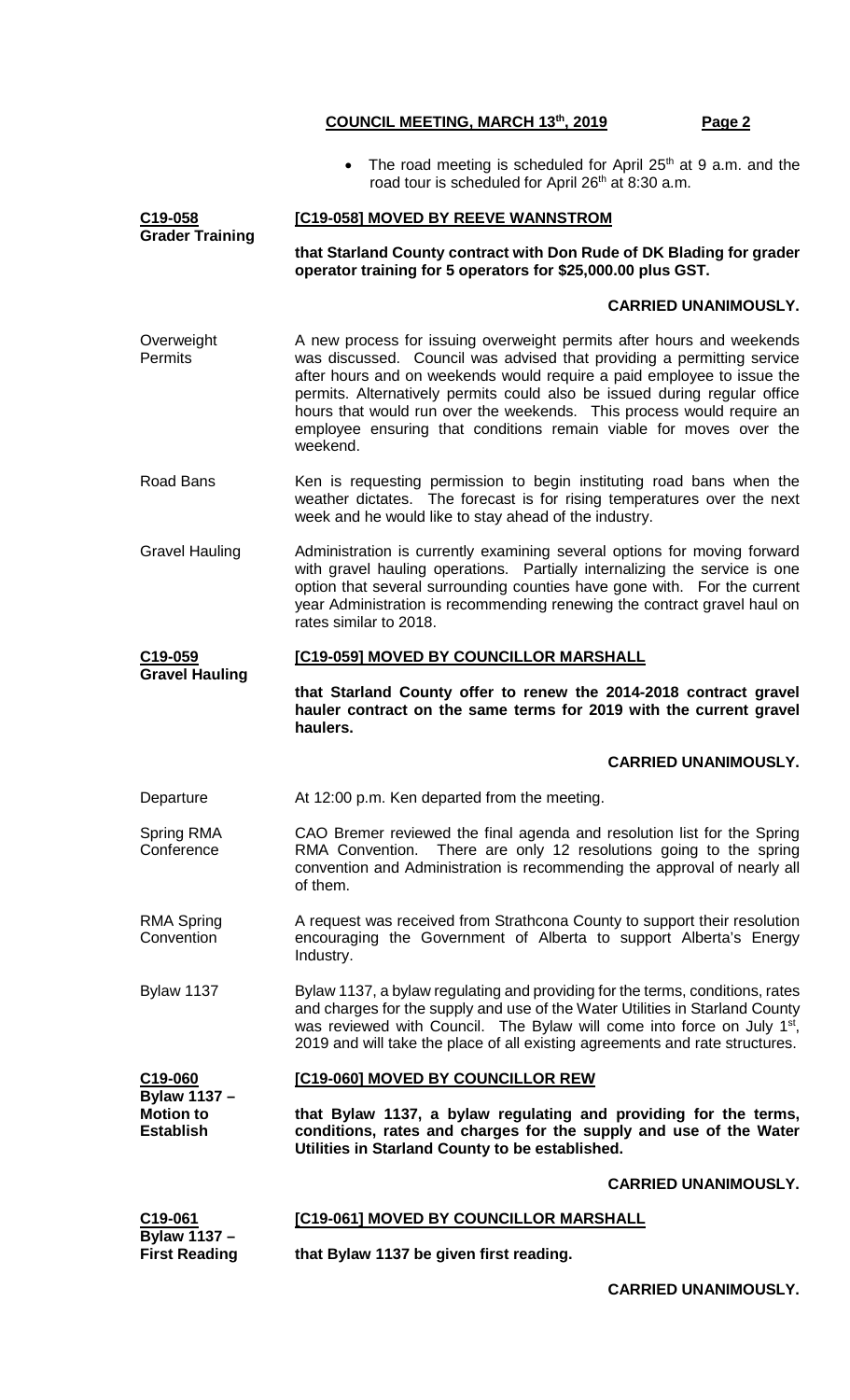| C19-062<br><b>Bylaw 1137 -</b>                                | [C19-062] MOVED BY DEPUTY REEVE SARGENT                                                                                                                                                                                                                                                                                                                                                                               |                                                                                                                                                          |                                                                                                                                                        |  |
|---------------------------------------------------------------|-----------------------------------------------------------------------------------------------------------------------------------------------------------------------------------------------------------------------------------------------------------------------------------------------------------------------------------------------------------------------------------------------------------------------|----------------------------------------------------------------------------------------------------------------------------------------------------------|--------------------------------------------------------------------------------------------------------------------------------------------------------|--|
| <b>Second Reading</b>                                         | that Bylaw 1137 be given second reading.                                                                                                                                                                                                                                                                                                                                                                              |                                                                                                                                                          |                                                                                                                                                        |  |
|                                                               |                                                                                                                                                                                                                                                                                                                                                                                                                       | <b>CARRIED UNANIMOUSLY.</b>                                                                                                                              |                                                                                                                                                        |  |
| C <sub>19</sub> -063                                          | <b>[C19-063] MOVED BY REEVE WANNSTROM</b>                                                                                                                                                                                                                                                                                                                                                                             |                                                                                                                                                          |                                                                                                                                                        |  |
| <b>Bylaw 1137 -</b><br><b>To have Third</b><br><b>Reading</b> | that Bylaw 1137 be presented for third reading at this meeting.                                                                                                                                                                                                                                                                                                                                                       |                                                                                                                                                          |                                                                                                                                                        |  |
|                                                               | <b>CARRIED UNANIMOUSLY.</b>                                                                                                                                                                                                                                                                                                                                                                                           |                                                                                                                                                          |                                                                                                                                                        |  |
|                                                               |                                                                                                                                                                                                                                                                                                                                                                                                                       |                                                                                                                                                          |                                                                                                                                                        |  |
| C19-064<br><b>Bylaw 1137 -</b>                                | [C19-064] MOVED BY COUNCILLOR REW                                                                                                                                                                                                                                                                                                                                                                                     |                                                                                                                                                          |                                                                                                                                                        |  |
| <b>Third and Final</b><br><b>Reading</b>                      | that Bylaw 1137, a bylaw regulating and providing for the terms,<br>conditions, rates and charges for the supply and use of the Water<br>Utilities in Starland County, be given third reading and finally passed.                                                                                                                                                                                                     |                                                                                                                                                          |                                                                                                                                                        |  |
|                                                               |                                                                                                                                                                                                                                                                                                                                                                                                                       | <b>CARRIED UNANIMOUSLY.</b>                                                                                                                              |                                                                                                                                                        |  |
| Alberta Municipal<br><b>Affairs</b>                           | Notice was received from Municipal Affairs that the Municipal Sustainability<br>Initiative will be continued until its scheduled completion in March of 2022.<br>It is Municipal Affairs intention to have a new fiscal framework in place at<br>that time similar to the one now legislated with Calgary and Edmonton.                                                                                               |                                                                                                                                                          |                                                                                                                                                        |  |
| <b>Council Meeting</b><br>Resolution<br>Summary               | A list of the 2018 Council Motions was presented to Council.<br>The list<br>summarizes all Council decisions made in 2018.                                                                                                                                                                                                                                                                                            |                                                                                                                                                          |                                                                                                                                                        |  |
| Councillor<br>Remuneration<br>Summary                         | All Council members were presented with their remuneration table from<br>The document outlines payments made to councillors for their<br>2018.<br>various duties.                                                                                                                                                                                                                                                     |                                                                                                                                                          |                                                                                                                                                        |  |
| Committee<br>Reports                                          | Each of the Councillors present briefly reported on the various committees<br>to which they are appointed.                                                                                                                                                                                                                                                                                                            |                                                                                                                                                          |                                                                                                                                                        |  |
| Council                                                       | <b>Council Communications:</b>                                                                                                                                                                                                                                                                                                                                                                                        |                                                                                                                                                          |                                                                                                                                                        |  |
| Communications                                                | i)<br>Nate Horner re: Drumheller-Stettler United Conservative Party<br>ii)<br>Delia Mites re: Thank-you<br>iii)<br><b>Rural Municipalities of Alberta</b><br>Contact Newsletter (2 Issues)<br><b>President's Update</b><br>$\bullet$                                                                                                                                                                                  |                                                                                                                                                          |                                                                                                                                                        |  |
| Accounts                                                      | Accounts - see prior motion.                                                                                                                                                                                                                                                                                                                                                                                          |                                                                                                                                                          |                                                                                                                                                        |  |
|                                                               | ACCU-FLO METER SERVICE LTD.<br>CONTACT SAFETY SERVICE LTD.<br>RECEIVER GENERAL FOR CANADA<br>PETTY CASH<br>PIONEER RESEARCH CORPORATION<br>QUADROCK TRUCKING & EXCAVATING CK# 48527<br><b>SLGM</b><br>STEWART, KIM<br>TELUS COMMUNICATIONS INC.<br>TRAVEL DRUMHELLER MARKETING<br><b>VALLEN CANADA INC.</b><br>WESTVIEW CO-OPERATIVE ASSN LTD. CK# 48533<br><b>WIART DIRTWORK LTD.</b><br><b>WSH LABS (1992) LTD.</b> | CK# 48522<br>CK# 48523<br>CK# 48524<br>CK# 48525<br>CK# 48526<br>CK# 48528<br>CK# 48529<br>CK# 48530<br>CK# 48531<br>CK# 48532<br>CK# 48534<br>CK# 48535 | 187.95<br>3,616.84<br>2,678.40<br>286.70<br>4,277.89<br>115.50<br>1,822.00<br>120.00<br>754.08<br>4,998.00<br>9,024.40<br>435.43<br>2,467.50<br>567.00 |  |
|                                                               | <b>Sub-Total:</b>                                                                                                                                                                                                                                                                                                                                                                                                     | \$                                                                                                                                                       | 31,351.69                                                                                                                                              |  |
|                                                               | 1121113 ALBERTA LTD                                                                                                                                                                                                                                                                                                                                                                                                   | CK# 48536                                                                                                                                                | 322.88                                                                                                                                                 |  |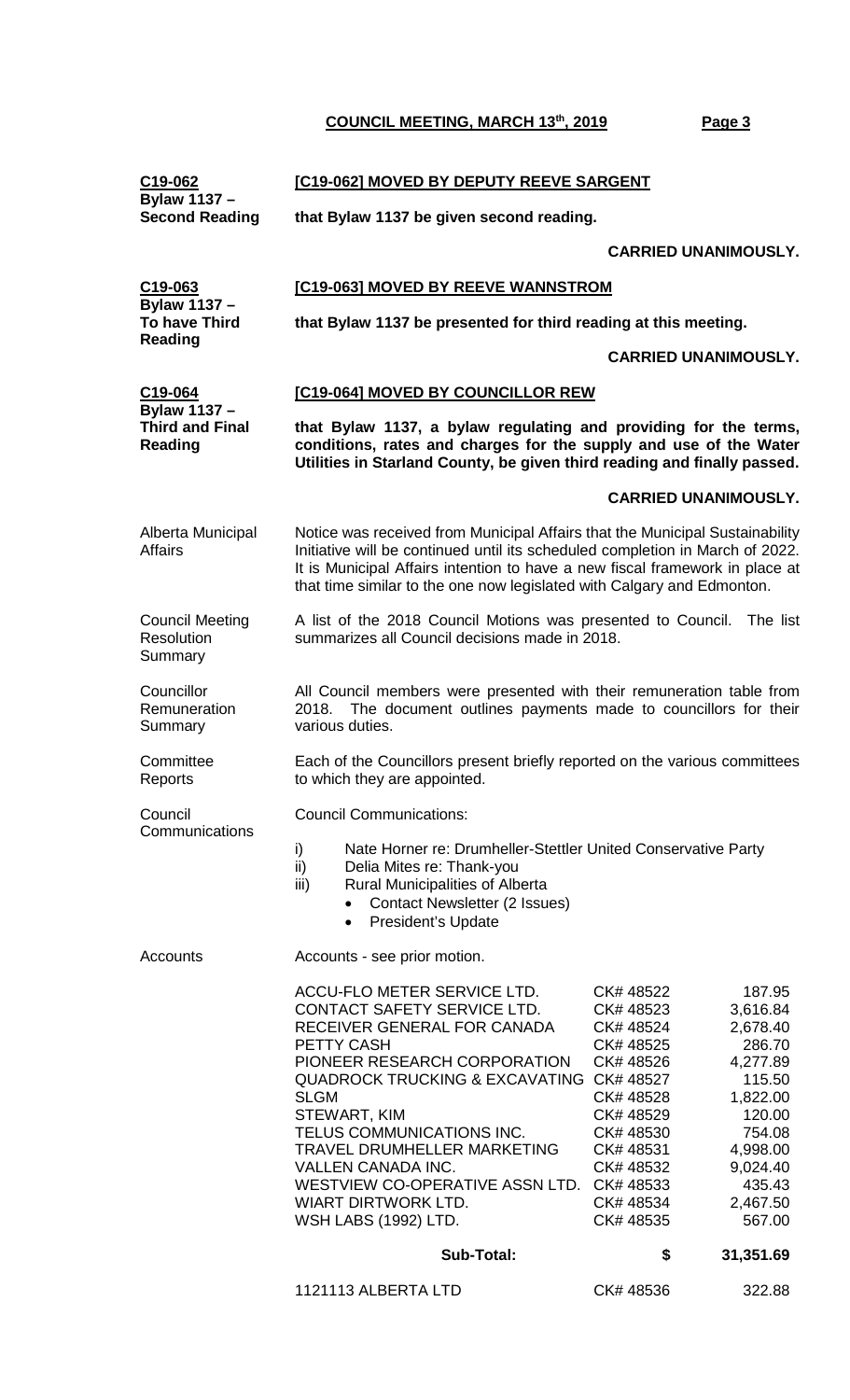|                                                      | Sub-Total:             |                  |  |
|------------------------------------------------------|------------------------|------------------|--|
| A&D HARPER TIRE (1979) LTD.                          | CK# 48537              | 2,948.95         |  |
| ADAMS INDUSTRIAL SUPPLIES INC.                       | CK#48538               | 700.04           |  |
| AIR LIQUIDE CANADA HEAD OFFICE                       | CK# 48539              | 366.33           |  |
| ALBERTA GOVERNMENT SERVICES                          | CK# 48540              | 150.00           |  |
| <b>ALLIED DISTRIBUTORS</b>                           | CK# 48541              |                  |  |
|                                                      |                        | 407.42           |  |
| ALTAGAS UTILITIES INC.                               | CK# 48542              | 176.04           |  |
| <b>BROOKS INDUSTRIAL METALS LTD.</b>                 | CK# 48543              | 773.01           |  |
| <b>CBI MANUFACTURING</b>                             | CK# 48544              | 27,762.00        |  |
| <b>CINTAS CANADA LIMITED</b>                         | CK# 48545              | 82.95            |  |
| <b>DELIA PENGUINS HOCKEY</b>                         | CK# 48546              | 650.00           |  |
| <b>DIGITAL CONNECTION OFFICE</b>                     | CK# 48547              | 1,044.46         |  |
| DRUM WIRELESS LTD.                                   | CK# 48548              | 215.25           |  |
| <b>ENMAX</b>                                         | CK# 48549              | 14,676.65        |  |
| FORT GARRY INDUSTRIES LTD.                           | CK# 48550              | 751.80           |  |
| GLOVER INTERNATIONAL TRUCKS LTD. CK# 48551           |                        | 282.67           |  |
| <b>GREATWEST KENWORTH LTD.</b>                       | CK# 48552              | 425.50           |  |
| HENRY KROEGER REGIONAL WATER                         | CK# 48553              | 6,239.86         |  |
| HI-WAY 9 EXPRESS LTD.                                | CK# 48554              | 390.97           |  |
| <b>JERRY'S LOCK &amp; KEY SERVICE</b>                | CK# 48555              | 36.01            |  |
| MARSHALL, MURRAY                                     | CK# 48556              | 300.56           |  |
| <b>MORRIN FOODS</b>                                  | CK# 48557              | 2,096.89         |  |
| PUROLATOR INC.                                       | CK# 48558              | 53.63            |  |
| REW, JOHN                                            | CK# 48559              | 299.57           |  |
| SHARPE, KERRY                                        | CK# 48560              | 381.44           |  |
| <b>SLGM</b>                                          | CK# 48561              | 350.00           |  |
| <b>SUN LIFE ASSURANCE</b>                            | CK# 48562              | 155.93           |  |
| TELUS COMMUNICATIONS INC.                            | CK#48563               | 659.05           |  |
| TURRIS COMMUNICATIONS LTD.                           | CK# 48564              | 270.22           |  |
| <b>VILLAGE OF MORRIN</b>                             | CK# 48565              | 250.10           |  |
| <b>WANNSTROM, STEVE</b>                              | CK# 48566              | 269.38           |  |
| <b>WATTS, JACKIE</b>                                 | CK# 48567              | 3,531.17         |  |
| WILD ROSE ASSESSMENT SERVICE                         | CK# 48568              | 9,135.00         |  |
| 1121113 ALBERTA LTD                                  | CK# 48569              | 3,475.50         |  |
| Sub-Total:                                           | \$                     | 79,308.35        |  |
| A.H. GRADER SERVICE LTD.                             | CK#48570               | 12,348.00        |  |
| ADAMS INDUSTRIAL SUPPLIES INC.                       | CK# 48571              | 354.16           |  |
|                                                      |                        |                  |  |
|                                                      |                        |                  |  |
| <b>ALLIED DISTRIBUTORS</b>                           | CK# 48572              | 56.92            |  |
| ATB FINANCIAL MASTERCARD                             | CK#48573               | 11,519.03        |  |
| <b>AUTO VALUE PARTS - DRUMHELLER</b>                 | CK# 48574              | 7.04             |  |
| <b>BIG SKY CALL CENTERS INC.</b>                     | CK# 48575              | 502.78           |  |
| RECEIVER GENERAL                                     | CK# 48576              | 1,980.00         |  |
| CHRIST THE REDEEMER C.S.R.D #3                       | CK# 48577              | 4,018.48         |  |
| <b>DIGITEX CANADA INC.</b>                           | CK# 48578              | 1,028.92         |  |
| DRUMHELLER SOLID WASTE                               | CK# 48579              | 87.81            |  |
| <b>FRESON BROS DRUMHELLER</b>                        | CK# 48580              | 481.58           |  |
| <b>GRS CONSULTING LTD.</b>                           | CK# 48581              | 699.24           |  |
| <b>HECK, BRIAN</b>                                   | CK# 48582              | 171.60           |  |
| HENRY KROEGER REGIONAL WATER                         | CK#48583               | 274.51           |  |
| HI-WAY 9 EXPRESS LTD.                                | CK# 48584              | 275.49           |  |
| I.D. APPAREL                                         | CK# 48585              | 519.54           |  |
| LN LAND DEVELOPMENT                                  | CK# 48586              | 6,311.50         |  |
| <b>LAPP</b>                                          | CK# 48587              | 22,931.48        |  |
| LONE WORKER SAFETY SOLUTIONS                         | CK# 48588              | 224.18           |  |
| <b>LOOMIS EXPRESS</b>                                | CK#48589               | 72.21            |  |
| MARSHALL, MURRAY                                     | CK# 48590              | 195.56           |  |
| <b>MORRIN FOODS</b>                                  | CK# 48591              | 679.39           |  |
| MPE ENGINEERING LTD.                                 | CK# 48592              | 4,852.58         |  |
| <b>NAPIER THEATRE</b><br>PRINTER WORLD INTERNATIONAL | CK# 48593<br>CK# 48594 | 740.00<br>434.70 |  |